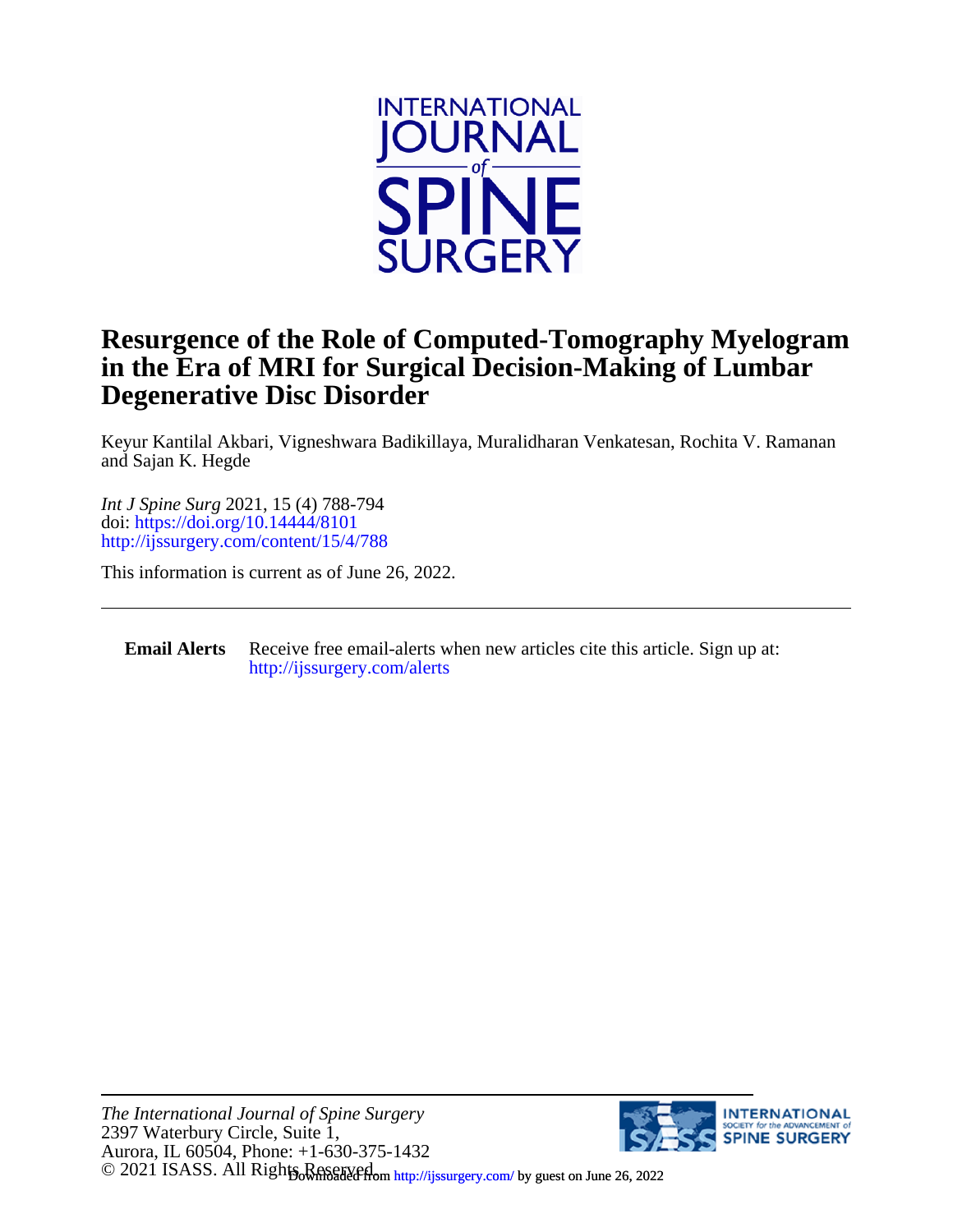# Resurgence of the Role of Computed-Tomography Myelogram in the Era of MRI for Surgical Decision-Making of Lumbar Degenerative Disc Disorder

KEYUR KANTILAL AKBARI, MS(Orth), VIGNESHWARA BADIKILLAYA, MS(Orth), MURALIDHARAN VENKATESAN, MRCS(Ed), MCh(Orth), FRCS(Tr&Orth), ROCHITA V. RAMANAN, MD, DNB, DMRD, SAJAN K. HEGDE, MS(Orth)

Apollo Hospital, Chennai, India

#### ABSTRACT

**Background:** Since the introduction of magnetic resonance imaging (MRI) into clinical practice in the mid-1980s, the role of computed tomography myelography (CTM) has become less important in spinal diagnostics but remains a method that is probably even superior to MRI for special clinical issues. The study aims to report the diagnostic utility of CTM as an adjunct to MRI in lumbar degenerative disc disorder (DDD).

**Methods:** Included were 20 patients who presented with symptomatic DDD but with MRI findings that did not correlate with the clinical features. These patients underwent CTM as an additional imaging technique to aid preoperative surgical decision-making. Both imaging modalities were compared for the identification of the impinging pathology as well as the number of levels of compression.

Results: MRI revealed compression and/or impingement at 38 levels, whereas CTM revealed these at 29 levels. Of 20 patients, 18 underwent surgery, and a total of 29 levels were decompressed as localized in the CTM. The visual analog scale (VAS) score for back pain and leg pain at baseline were  $6 \pm 0.7$  and  $7 \pm 0.4$ , respectively, and at 6 months postintervention (surgical/conservative) were  $2 \pm 0.8$  and  $0.3 \pm 0.1$ , respectively. The Oswestry Disability Index scores at baseline and 6 months postintervention were  $56 \pm 6.9$  and  $18 \pm 4.2$ , respectively ( $P < .0001$ ). There was agreement on the number of levels between MRI and CTM in 10 patients (50%). MRI overestimated the number of involved levels in 9 patients (45%), whereas in the remaining 1 patient (5%), MRI underestimated the number of involved levels. The weighted K value for agreement between MRI and CTM on the number of levels involved necessitating decompression was 0.4 (95% CI, 0.18–0.77;  $P = .0009$ ).

**Conclusions:** CTM has a role as an adjunct imaging modality to formulate an effective management plan in patients presenting with symptomatic lumbar DDD in cases where MRI findings are inconclusive and ambiguous. Level of Evidence: 4.

Lumbar Spine Keywords: CT myelogram, lumbar canal stenosis, MRI

#### **INTRODUCTION**

Since the introduction of magnetic resonance imaging (MRI) into clinical practice in the mid-1980s, the popularity of computed tomography myelogram (CTM) in the clinical practice has showed a decreasing trend.<sup>1-4</sup> MRI scores over myelography because it is noninvasive with no injection of intrathecal contrast and also has no radiation exposure with better delineation of soft tissues. Despite these advantages, MRI is contraindicated in cases in which the patient has a pacemaker or is claustrophobic, and it may be inadequate due to suboptimal images, as in a previous case of operation with metallic implants

in situ.<sup>5</sup> Obtaining high-quality MRI also depends on the patient's ability to lie still during the image acquisition process, and this is difficult for those with significant pain. Even for a cooperative patient with no contraindication or no previous metal implants, a definitive diagnosis for surgical planning by MRI may not be possible. In 1991 Goldberg et al<sup>6</sup> reported that in their series, MRI was not able to clarify the presence of neural compression by disc herniation or nondiscogenic degenerative process in one-third of the patients. It is not uncommon when clinicians face a surgical decision dilemma in patients presenting with symptomatic lumbar degenerative disc disorder (DDD) that MRI findings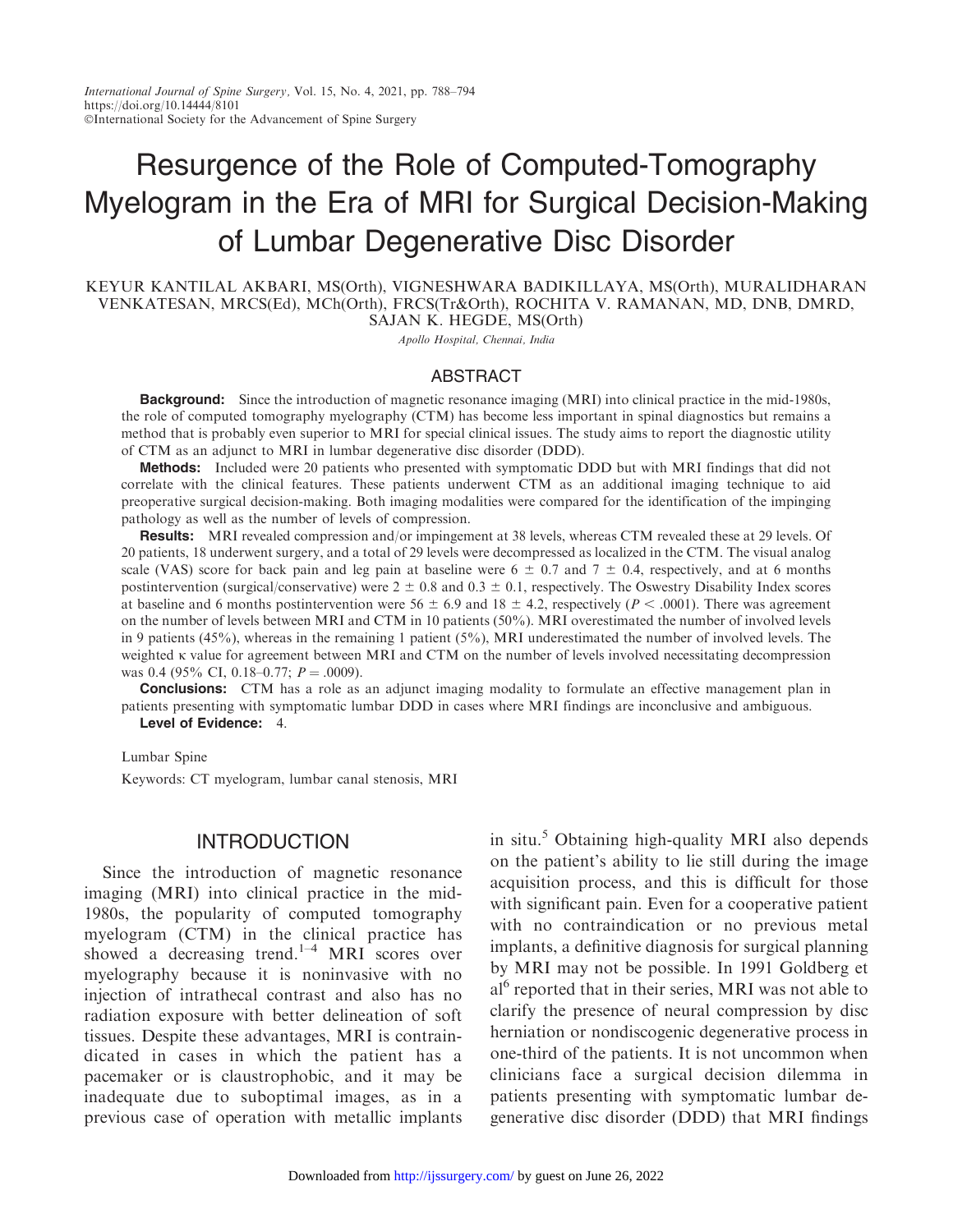either do not reveal the compressive pathology or are unable to ascertain the offending level when widespread multilevel changes are seen. In such cases, CTM can be used as an adjunct to aid definitive surgical planning.

The purpose of this study is to compare the diagnostic utility of CTM as an adjunct to MRI in patients presenting with symptomatic lumbar DDD.

#### MATERIALS AND METHODS

After obtaining approval from the institutional review board, we prospectively reviewed patients who presented to our outpatient clinic between October 2018 and October 2019 with a symptomatic degenerative lumbar disorder and in whom MRI findings were inconclusive (ie, either not revealing the compressive pathology or being unable to ascertain the offending level when widespread multilevel impingement was seen). We excluded patients with a compression fracture of the lumbar spine, tumor, and infection, and patients in whom MRI was not performed due to absolute contraindications.

In our practice MRI is the standard advanced imaging modality for patients presenting with symptomatic lumbar DDD. Those who fail a nonoperative line of management are offered surgical intervention to help alleviate pain and improve their functional ability. CTM is done as an adjunct only in cases in which MRI is ambiguous or inconclusive.

During the study period, 310 patients presented to our outpatient department with symptomatic lumbar DDD, 290 of whom were managed nonoperatively (70/290) or surgically (220/290) on the basis of MRI findings alone. Only in 20 patients were MRI findings ambiguous and additional imaging CTM was used as an adjunct to help decision-making; these 20 were included in the study. All patients had MRI scans with multiplanar T1 and T2 weighted image sequences as the first diagnostic modality, and CTM was performed as a second procedure to obtain more information to aid surgical decision-making.

Patients underwent surgical management or conservative management on the basis of CTM findings. All patients were followed up at 3 and 6 months postintervention (surgical/conservative). Patient-reported outcome measures visual analog scale  $(VAS)^7$  for back pain and leg pain and Oswestry Disability Index  $(DDI)^8$  were collected at baseline and follow-up.

#### High-Resolution CT Protocol

CT examinations were obtained with the Aquilion One CT system (Canon, Tokyo, Japan) on the 64-detector helical mode; 10 mL of iopromide (Ultravist 370; Schering, Berlin, Germany) was injected into the subarachnoid space via a lumbar puncture to obtain a myelogram. Following injection of contrast, patients were asked to lie supine for 45 minutes for even distribution in the subarachnoid space before the CT scan. The tube voltage was set at 135 kV and tube current at automatic dose modulation. A section thickness of 0.5 mm with a pitch factor of 0.8 was used.

#### Image Analysis

The images were analyzed on a dedicated Vitrea workstation (Vital Images, Minnetonka, MN). Multiplanar reconstructions in the coronal, sagittal, and oblique planes were read in addition to the axial sections by a senior musculoskeletal radiologist with 26 years of experience. Dynamic oblique reconstructions were especially helpful to correct for the obliquity of the spine. Curvilinear reconstructions were also obtained with the center line through the spinal canal. These yielded true sagittal images along the length of the spine in one 2-D plane, giving a panoramic view and avoiding errors in interpretation due to scoliotic curves of the spine.

The spine was studied for disc height maintenance, disc protrusions and their extent, facet-joint abnormalities, ligamentum flavum thickening, central and lateral canal stenosis, neural foraminal stenosis, and compression of the opacified thecal sac.

#### Surgical Planning

Both MRI and CTM images were reviewed by the surgical team and analyzed to locate the level of the impingement and number of levels. Compression location and levels according to MRI and CTM were compared. Compression cause was categorized as either disc herniation alone or a combination of disc herniation with nondiscogenic degenerative processes (NDP), which included canal stenosis due to flavum or facetal hypertrophy. The surgical team agreed on the levels of decompression accord-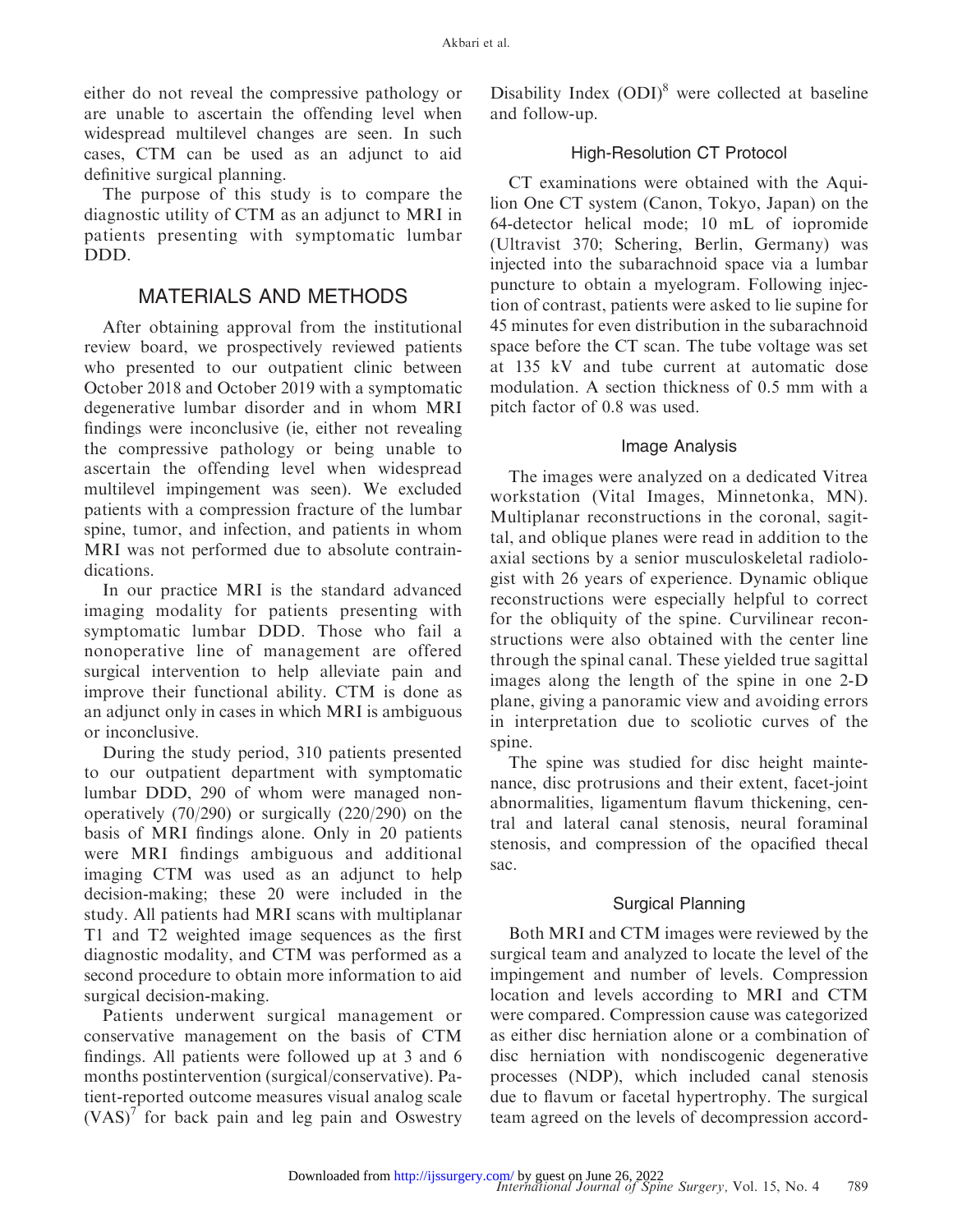Table 1. Levels of compression as per computed tomography myelogram.

| <b>Level of Compression</b> | No. of Cases |
|-----------------------------|--------------|
| $L1-I.2$                    |              |
| $L2-L3$                     |              |
| $L3-L4$                     | 11           |
| $L4-L5$                     |              |
| $L5-S1$                     |              |

Table 3. Plan of management of cases.

| <b>Management</b>                     | <b>Cases</b> |
|---------------------------------------|--------------|
| TLIF                                  |              |
| Laminectomy                           |              |
| Posterolateral fusion<br>Conservative |              |

Abbreviation: TLIF, transforaminal lumbar interbody fusion.

ing to CTM findings in correlation with the patient's clinical findings.

#### Statistical Calculations

Data analysis was done using SPSS, version 13 (SPSS Inc, Chicago, IL).<sup>9</sup> A paired t test was used to compare the difference between preoperative and postoperative VAS and ODI scores. A  $P \leq .05$  was considered to indicate a statistically significant difference. The  $\kappa$  results of the agreement were interpreted using Landis and Koch's<sup>10</sup> suggestions:  $<$ .0 is poor; .0–.20 is slight; .20–.40 is fair; .41–.60 is moderate; .61–.80 is substantial, and .81–1.00 is almost perfect agreement.

#### **RESULTS**

The mean age of patients in the present cohort was 58.4 years (range, 40–76 years). There were 12 male  $(60\%)$  and 8 female  $(40\%)$  patients.

MRI revealed compression and/or impingement at 38 levels and CTM, at 29 levels. Of 20 patients, 18 underwent surgery and a total of 29 levels were decompressed as diagnosed on CTM and clinical assessment. Two patients were managed conservatively because the CTM did not show any significant compression. Table 1 shows the number of levels of impingement, and Table 2 shows the various pathologies found on CTM. Interobserver reliability between the musculoskeletal radiologist and the surgical team was 100%.

Transforaminal lumbar interbody fusion (TLIF) was the commonest surgical procedure performed in 13 patients (65%), followed by laminectomy in 3 patients (15%) and posterolateral fusion in 2 patients (10%). Two patients (10%) were treated conservatively (Table 3).

Table 2. Pathology identified by CTM and MRI.

|                                                         | <b>CTM MRI</b> |    |
|---------------------------------------------------------|----------------|----|
| Disc herniation only                                    |                |    |
| Disc hermiation along with other degenerative disorders | 28             | 38 |
| Total levels                                            | 29             | 38 |

Abbreviation: CTM, computed tomography myelography.

In the 2 patients for whom surgery was not performed, MRI showed significant disease; however, the CTM did not show any significant compression. The resultant decrease in symptoms at the final follow-up emphasized the accuracy of the CTM.

The mean preoperative VAS scores for back pain and leg pain were  $6 \pm 0.73$  and  $7 \pm 0.4$ , respectively, with significant improvement at final follow-up of 6 months when the VAS scores for back pain and leg pain were  $2 \pm 0.80$  and  $0.3 \pm 0.1$ , respectively. The paired samples  $t$  test showed that this improvement was significant ( $P < .0001$ ; 95% CI, 3.–4.5). The mean preoperative ODI score was  $56 \pm 6.92$  and the average postmanagement (surgical/conservative) ODI at 6 months was  $18 \pm 4.28$  (Table 4).

A total of 18 patients (90%) had no radicular pain at the final follow-up at 6 months, whereas 2 patients (10%) who underwent conservative treatment had significant improvement but persistent residual radicular pain. There was agreement on the number of levels between MRI and CT myelogram in 10 cases (50%). The MRI overestimated the number of involved levels in 9 cases (45%; Figure 1), whereas in the remaining 1 case (5%), MRI underestimated the number of involved levels. For that patient, CTM showed an extruded left paracentral disc compressing the traversing nerve root at the L4-L5 level. A TLIF L4-L5 was done, and at 6 months follow-up the patient had no radicular symptoms (Figure 2).

The weighted  $\kappa$  value for agreement between MRI and CTM on the number of levels involved necessitating decompression was moderate at .47  $(95\% \text{ CI}, .18-.77; P=.0009).$ 

Table 4. Preoperative and postoperative VAS and ODI scores.

|               | Pre op       | Post op       | P Value   |
|---------------|--------------|---------------|-----------|
| VAS back pain | $6 \pm 0.7$  | $2 \pm 0.8$   | P < .0001 |
| VAS leg pain  | $7 + 04$     | $0.3 \pm 0.1$ | P < .0001 |
| <b>ODI</b>    | $56 \pm 6.9$ | $18 + 42$     | P < .0001 |

Abbreviations: ODI, Oswestry Disability Index; Post op, postoperative; Pre op, preoperative; VAS, visual analog scale.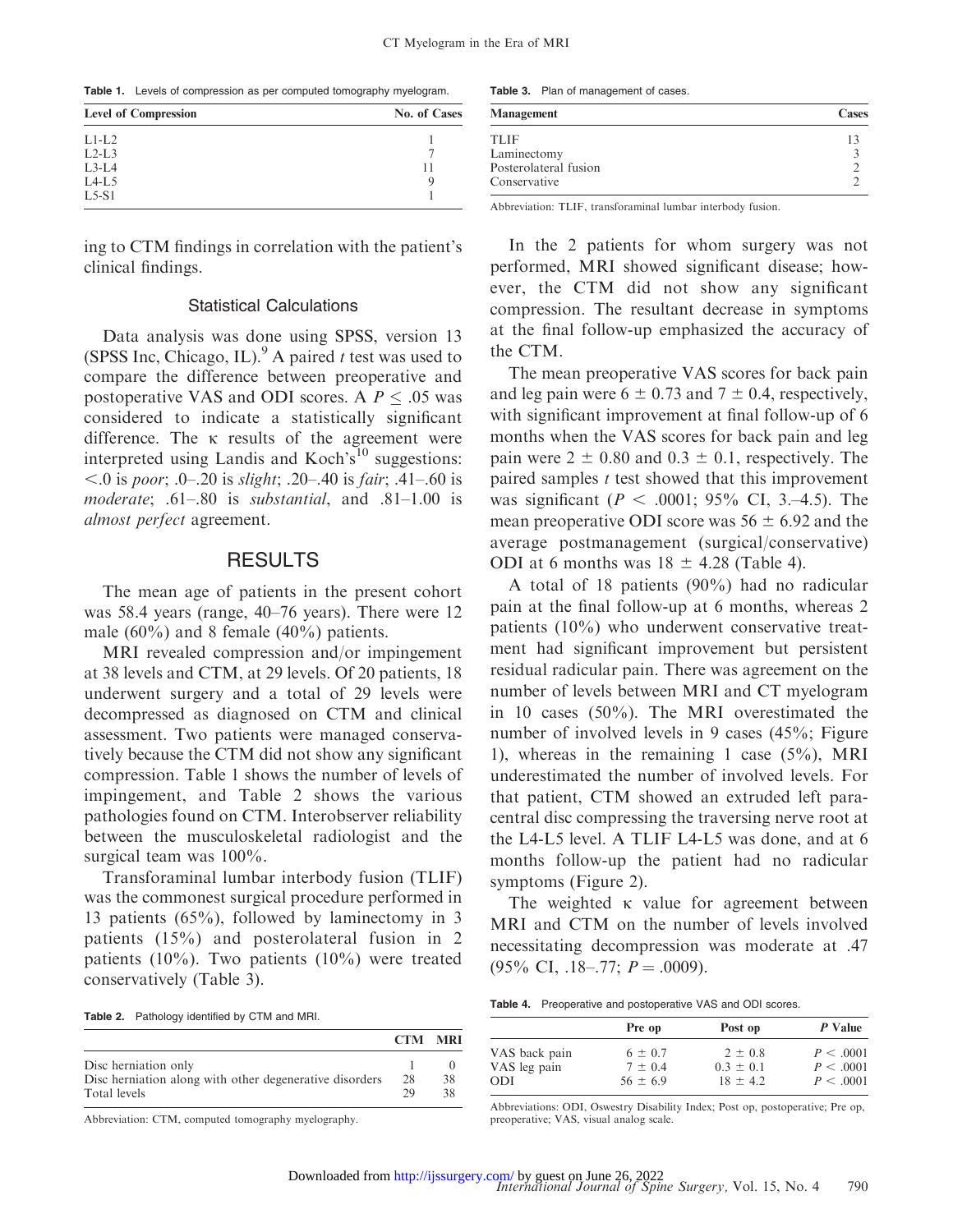

Figure 1. A 60-year-old gentleman presented with low back pain radiating to left lower limb with claudication distance of 100 m for 3 months. (A) Sagittal MRI showing multilevel disc protrusion with predominant compression at L4-L5 and L5-S1 levels. (B) Sagittal computed tomography myelography (CTM) and (C) axial CTM showing left paracentral disc bulge at the L4-L5 level with no other significant compression. (D) Intraoperative image of transforaminal lumbar interbody fusion with leftsided unilateral exposure at the L4-L5 level with disc fragment marked by arrow. Cr, cranial; Cd, caudal; L, lateral; M, medial. At follow-up after 3 months patient had no leg pain and had improved visual analog scale (VAS) scores for back and leg pain as well as improved Oswestry Disability Index (ODI) scores.

In our study, there was no significant adverse reaction post-CTM. Only 1 patient had a transient headache, which subsided in 2 days.

### **DISCUSSION**

MRI has become the primary diagnostic imaging modality over the last 2 decades for degenerative disorders of the lumbar spine. Despite its efficacy and noninvasive nature, clinicians are confronted



Figure 2. Root impingement. A 63-year-old gentleman presented with low back pain radiating to the left lower limb with a claudication time of 5 minutes for 6 months. MRI did not show any significant compression. Computed tomography myelography (CTM) showed left paracentral disc compressing the traversing nerve root at the L4-L5 level. Transforaminal lumbar interbody fusion (TLIF) L4-L5 was done, and at 6 months follow-up the patient had no radicular symptoms.

with management dilemmas when the MRI findings do not correlate with clinical findings in a symptomatic patient or report several levels of significant compression. We report a series of such patients in whom a CTM was performed as an additional imaging modality and was very helpful in surgical planning by clarifying the presence of neural compression by either disc herniation or NDP as well as by accurately localizing the levels of compression. In this series, the levels of decompression were as localized by CTM and all patients reported improvement in their functional status postintervention.

MRI is limited not only in specificity but also in some instances in accurately depicting the pathoanatomic state. CTM is accurate and more specific because of the ability to distinguish bone osteophytes from soft tissue. $2-4,6,11$  MRI is not reliable in delineating compression caused by degenerative changes in the lateral recess, whereas conventional CT and CTM are more accurate when using surgery as the reference standard to confirm degenerative root impingement in the lateral recess as the cause of radiculopathy.<sup>6,12</sup> In a recent study, Rocos et al<sup>13</sup> concluded that CTM has a selective role in delineating central and extraforaminal compression in the lumbar spine.

Advantages of using CTM in conjunction with or in lieu of MRI are improved visualization of the extent of disc herniation, demonstration of focal neural compression by small herniations and extruded discs, clarification of abnormalities of the facets, including synovial cysts, and delineation of osseous pathoanatomy especially in patients with previous surgical history.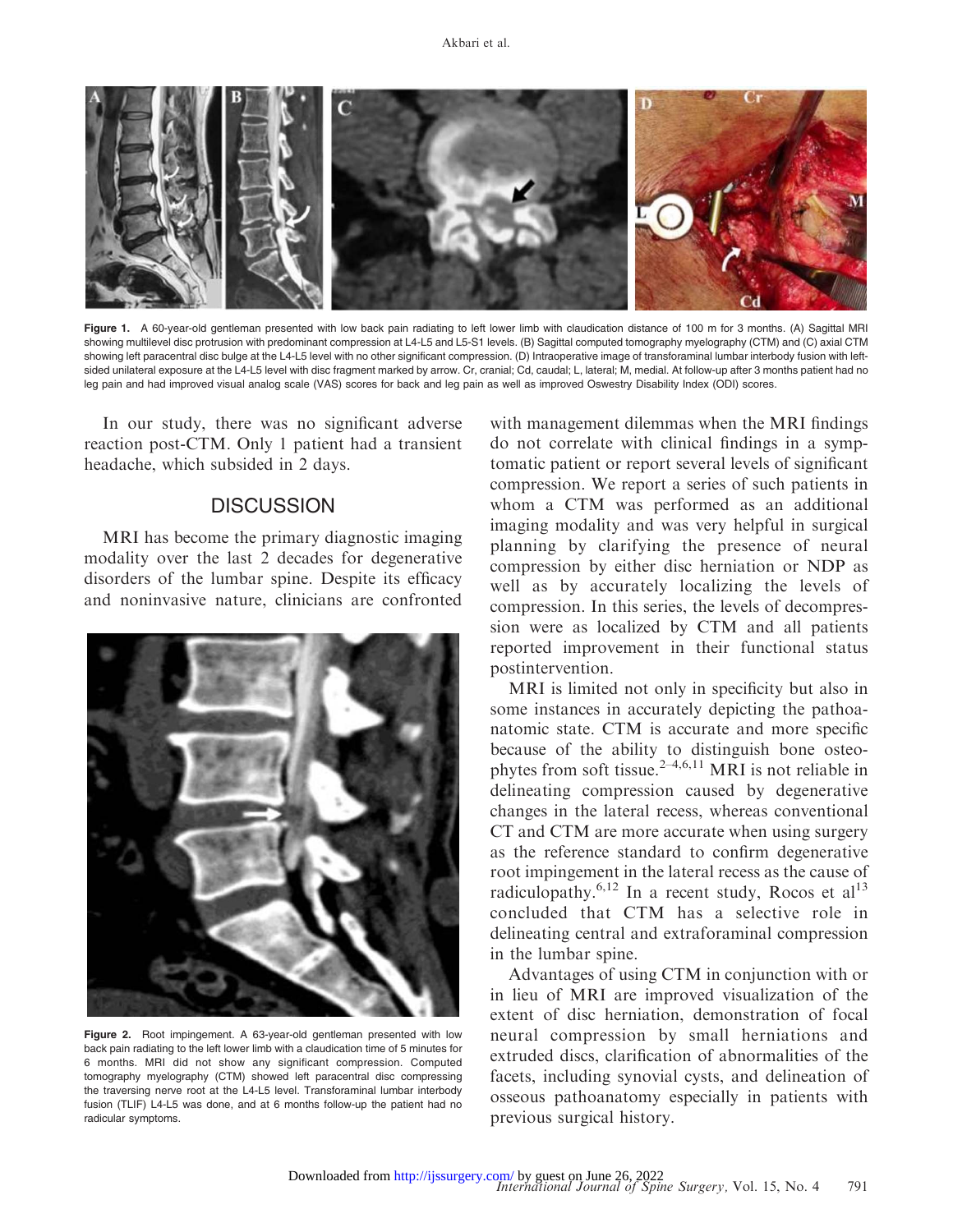

Figure 3. A 66-year-old lady with multiple comorbidities presented with low back pain radiating to both lower limbs (left more than right) with a claudication time of less than 5 minutes. MRI showed compression at multiple levels. Computed tomography myelography (CTM) curved sagittal reconstruction corrected for mild scoliosis and showed major compression at the L3-L4 level. Patient underwent transforaminal lumbar interbody fusion (TLIF) at the L3-L4 level, and at 6 months follow-up she had improved visual analog scale (VAS) and Oswestry Disability Index (ODI) scores. In such cases, multilevel decompression would have added increased surgical morbidity in a frail patient.

The decision for decompression surgery for symptomatic lumbar degenerative disorder largely depends on the severity of stenosis on imaging and clinical findings. However, no universally accepted imaging criteria have been set to define the severity of the lumbar DDD. The cross-sectional spinal canal area has been used as an objective parameter, and an earlier study<sup>14</sup> revealed that preoperative symptoms of central spinal stenosis are related to the minimum cross-sectional area of subarachnoid space. However, another study<sup>15</sup> showed that the cross-sectional area varied extensively between patients and the existence of stenosis in a particular patient was difficult to predict.

Our study differs from previous studies on CTM, in that we used thin sections (0.5 mm) to generate high-resolution multiplanar images. Our curvilinear reconstructions helped assess the compression of the thecal sac more accurately because it aligned to one 2-D longitudinal plane that could be rotated along

the centerline through the center of the thecal sac. We also used oblique planar reconstructions that were aligned as true parallel or orthogonal to the plane of the intervertebral discs or the exiting nerve roots, which demonstrated the pathology better (Figure 3). All our patients demonstrated significant improvement in back pain, leg pain, and ODI postsurgery. Our findings indicate that CTM with multiplanar and curvilinear reconstructions provides additional information and helps in better decision-making than MRI alone in cases in which MRI does not correlate with clinical findings.

Sasaki et  $al^{16}$  compared the diagnostic accuracy of MRI, CTM, and myelography in selected patients with lumbar canal stenosis. In their study, sensitivity was 75.9% for MRI, 87% for myelography, and 94.4% for CTM. Their study revealed a significant relationship between surgical findings and myelography/CTM as compared with MRI, concluding that surgical planning on the basis of MRI is less reliable in selected cases. They further showed that CTM was more sensitive than axial MRI and showed compressions in 12 patients that were not detected by axial MRI. Shiban et  $al<sup>17</sup>$ compared the use of MRI/MRI myelogram with conventional myelography/CTM for detailed surgery planning in degenerative lumbar disease. In their center, surgery was planned on the basis of conventional myelography/CTM. In their series of 26 patients, post hoc surgical planning was repeated based on MRI/magnetic resonance myelogram performed by 6 independent neurosurgeons. Shiban et al<sup>17</sup> found that 31% (n = 8) of the patients had the same surgical decision as originally made, whereas  $69\%$  (n = 18) had different surgical planning as compared with surgery done on the basis of conventional myelography/CTM. Of their patients, 69% would have had a different surgical procedure if the surgical decision-making was based upon magnetic resonance myelography and not as originally performed, based upon conventional myelography. The authors concluded that surgical planning for the complex lumbar degenerative disorder is highly dependent on the imaging modality used, and discrepancies noted in their series could be because 2 different imaging modalities led to different interpretations.

Morita et  $al^{18}$  retrospectively selected 50 patients who underwent decompressive surgery for lumbar spinal canal stenosis and investigated the reliability and reproducibility of MRI and myelography with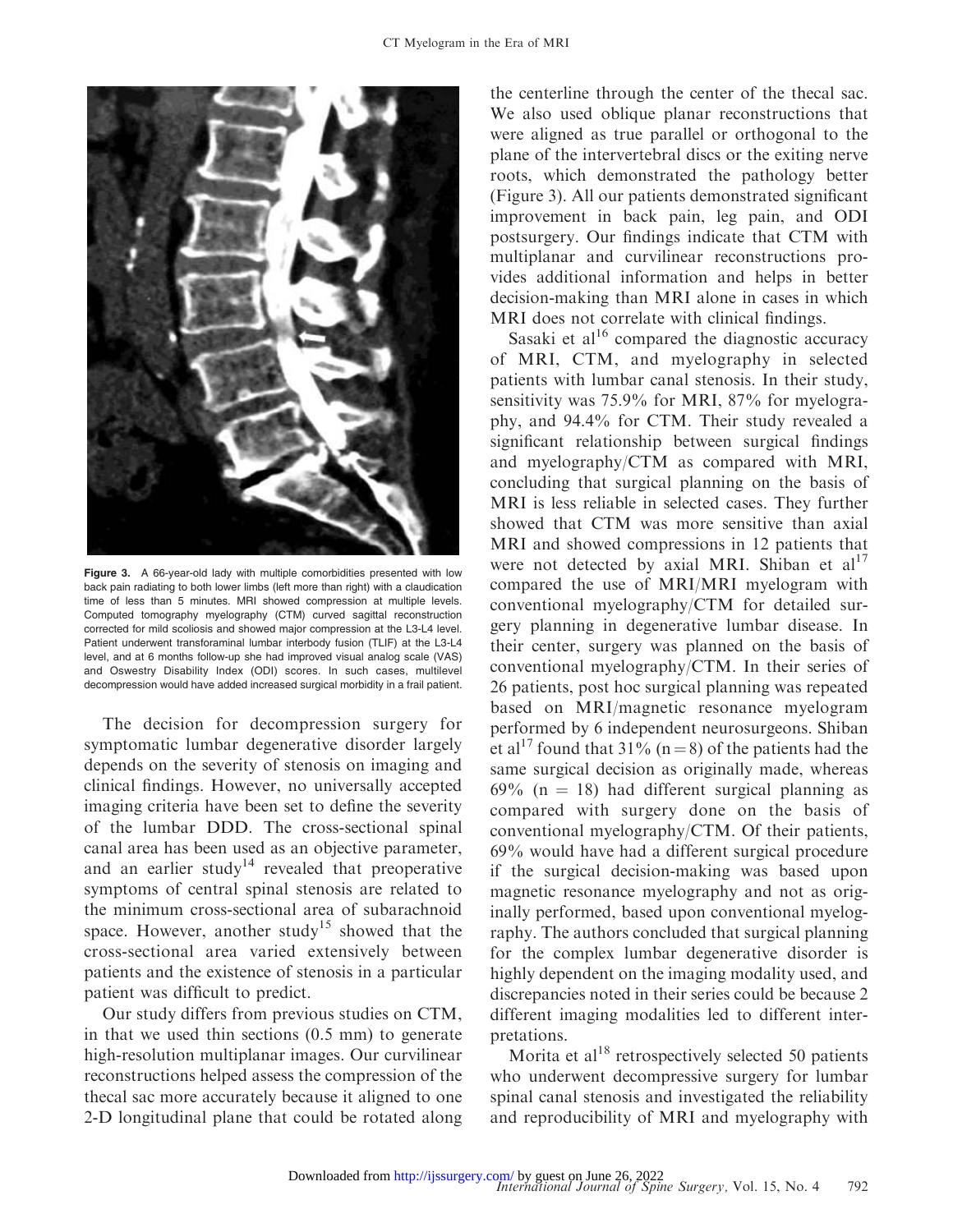

Figure 4. A 70-year-old woman presented with low back pain radiating to the left anterior aspect of the thigh and lateral aspect of the left leg with a claudication distance less than 500 m for the past 1 year. MRI showed multilevel compression. Computed tomography myelography (CTM) with curved sagittal reconstruction clearly showed canal stenosis at L2-L3 and a left paracentral compression at the L3-L4 levels. The patient underwent transforaminal lumbar interbody fusion (TLIF) at the L2-L3 and L3-L4 levels. At 6 months follow-up, she had no radicular pain and improved visual analog scale (VAS) and Oswestry Disability Index (ODI) scores.

CT in surgical planning of decompressive levels by tasking 4 spine surgeons to decide levels of decompression retrospectively on different occasions based on the findings of MRI or myelography with CTM. They concluded that myelography with CTM is more reliable and reproducible than MRI for preoperative evaluation of lumbar spinal canal stenosis.

In a recent study Morgalla et al<sup>19</sup> compared the sensitivity and specificity of 3 imaging modalities for the diagnosis of lumbar spinal stenosis: MRI, CTM, and functional myelography. They reported that functional myelography had the highest sensitivity and specificity, followed by CTM followed by MRI.

They observed that functional myelography revealed the highest precision in reaching a correct diagnosis, and it resulted in a change in the surgical approach in every fifth patient in comparison with the MRI.

In our study, the levels operated upon were decided by CTM findings, and all patients reported statistically significant improvement in their clinical outcome. If we had relied on MRI alone, then we would have subjected patients to more levels of decompression and surgical morbidity with no additional benefit in their functional outcome (Figure 4). Overestimation of MRI is not surprising because prior studies demonstrated that MRI findings of spinal degeneration were prevalent in a large proportion of both symptomatic and asymptomatic individuals, thus limiting the diagnostic value of these findings.20–22

Every imaging modality has its own advantages and disadvantages. The disadvantages of CTM include its invasiveness and radiation exposure. MRI remains the first choice of advanced imaging, and CTM can supplement it for surgical decisionmaking when MRI findings do not correlate with clinical findings and especially when the patient has multiple segment degeneration.

However, some limitations that may have biased the study findings must be considered. We have not done decompression at levels in which MRI showed compression, and hence we cannot confirm whether compression was present. However, postoperative favorable outcome on follow-up confirms that there was no significant compression at these levels contributing to patient symptoms. We also have not considered measurable objective parameters evaluating the severity of lumbar degenerative diseases such as cross-sectional area because our intention in this pragmatic study was to correlate clinical and radiological tools for decision-making. In this series, we examined only static CTM studies comparable with recumbent MRI. Future work should include dynamic studies in their analysis.

### **CONCLUSIONS**

CTM is an adjunct imaging study that is necessary in patients presenting with symptomatic lumbar DDD to confirm degenerative impingement in cases in which MRI does not reveal compressive pathology or shows multilevel changes. Our experience shows that CTM is an accurate and reliable modality to identify the significant stenotic levels and offers a good outcome when the management plan is based on it.